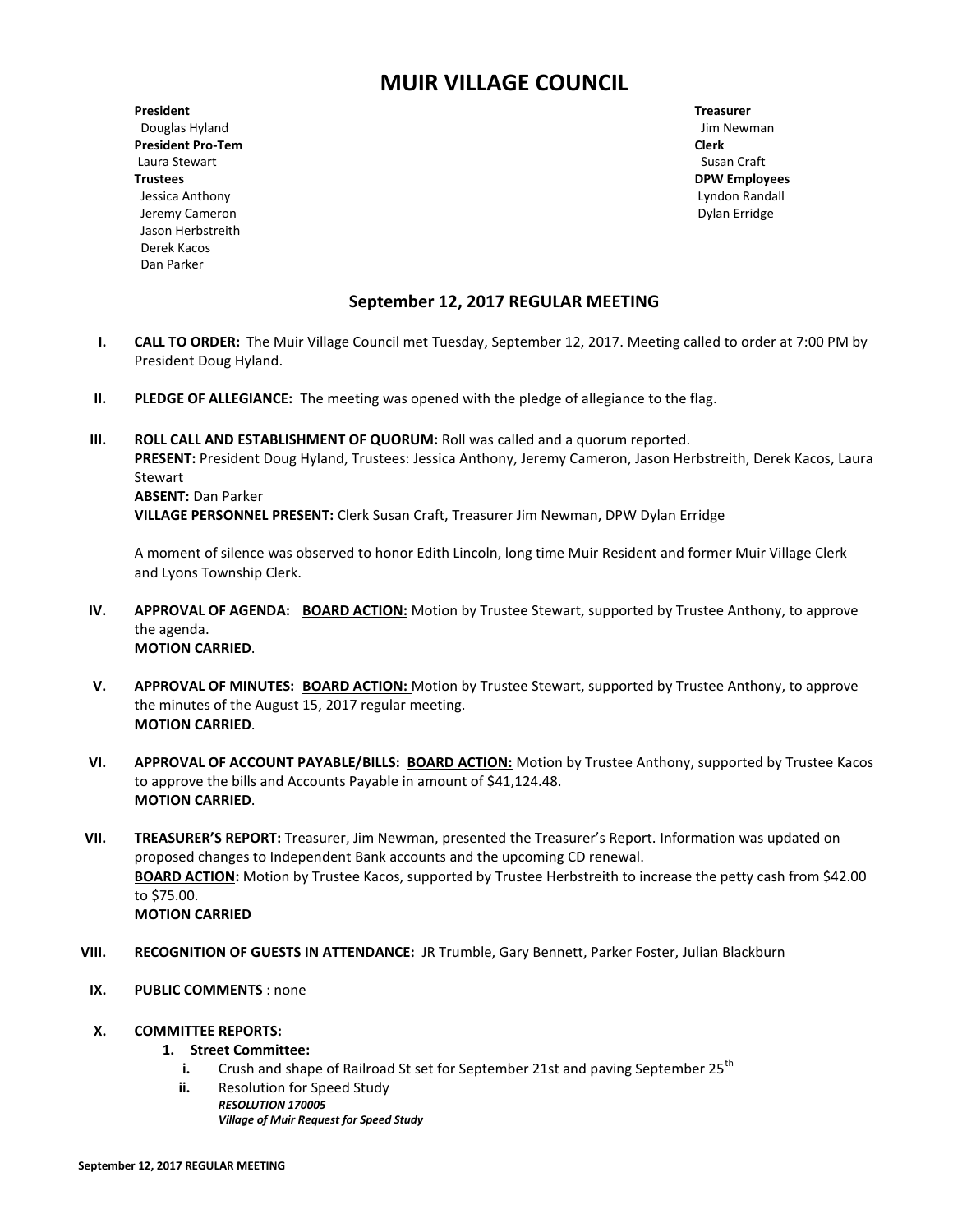*Council person Stewart offered the following Resolution and moved for its adoption.*

*WHEREAS, traffic on M21 (Maple St.) from west village limit to east village limit has steadily increased over the past 30 years due to the development and growth of Muir Village, and*

*WHEREAS, this development has increased the number of access points to the state trunk line resulting in an increase in traffic congestion and the volume of turning traffic along the corridor, and*

*WHEREAS, it has become increasingly difficult for residents to negotiate left hand turns, or move into and out of the flow of traffic safely due to the increased volume of traffic,*

*NOW, THEREFORE BE IT RESOLVED, the Muir Village Council is formally requesting the Michigan Department of Transportation (MDOT) conduct a speed study on M21 (Maple St) from September 15th to September 30, 2017. It is understood MDOT in cooperation with the Michigan State Police (MSP) will use engineering data gathered in the speed study to make a decision which could raise, lower, or maintain the current speed limit. It is further understood Muir Village will abide by the decision made by MDOT and MSP as a result of this speed study.*

*At a Regular Village Council Meeting held September 12, 2017 at 7:00 PM, a motion was made by Trustee Stewart, supported by Trustee Anthony, to request MDOT to conduct a speed study on M21 (Maple St) in the Village of Muir.*

*Roll Call Vote:*

*The following aye votes were recorded: Trustee Anthony, Trustee Cameron, Trustee Herbstreith, Trustee Kacos, Trustee Stewart, President Hyland The following nay votes were recorded: none Absent: Trustee Parker*

*State of Michigan )*

*)SS*

*County of Ionia )*

*I, Susan Craft, Clerk of the Village of Muir, Michigan, do hereby certify that the above is a true and correct copy of the Resolution relative to the Village of Muir Resolution 170005, which Resolution was adopted by the Village of Muir at a meeting held on September 12, 2017*

*Susan Craft Muir Village Clerk September 12, 2017*

*\_\_\_\_\_\_\_\_\_\_\_\_\_\_\_\_\_\_\_\_\_\_\_\_\_\_\_\_\_*

- **2. Cemetery Committee:** nothing
- **3. Fire & Safety Committee:** Meeting with Lyons Township on October 18, 2017 at 7 PM to go over 1998 agreement.
- **4. Finance Committee:** nothing
- **5. Ordinance Committee:** 
	- **i. Ordinance Violation Status-** 6 or 7 violations have been abated by residents. Officer Pattock will be meeting with the Committee and then asked to issue tickets for the remaining violations. In the process of checking on previous violators, more violations were noted that will be addressed.
- **6. Personnel Committee:** 
	- **i. Step Raise:** Discussion was held regarding the Step Raise anniversaries achieved by employees. DPW Erridge asked about receiving extra pay for not taking insurance. Question is to be taken back to the Personnel Committee.

**BOARD ACTION:** Motion by Trustee Kacos, supported by Trustee Herbstreith to approve the Step 2 Level for Treasurer Newman and Clerk Craft and Step 1 for DPW Erridge to be effective October 1, 2017.

#### **Roll Call Vote:**

Ayes: Trustee Cameron, Trustee Herbstreith, Trustee Kacos, Trustee Stewart, Trustee Anthony, President Hyland

Nays: none

Absent: Trustee Parker

#### **MOTION CARRIED**

#### **ii. Clerk Training 9/14/17**

**BOARD ACTION:** Motion by Trustee Stewart, supported by Trustee Anthony to pay regular wages to Clerk Craft plus mileage for the BS&A training on September 14, 2017. **MOTION CARRIED**